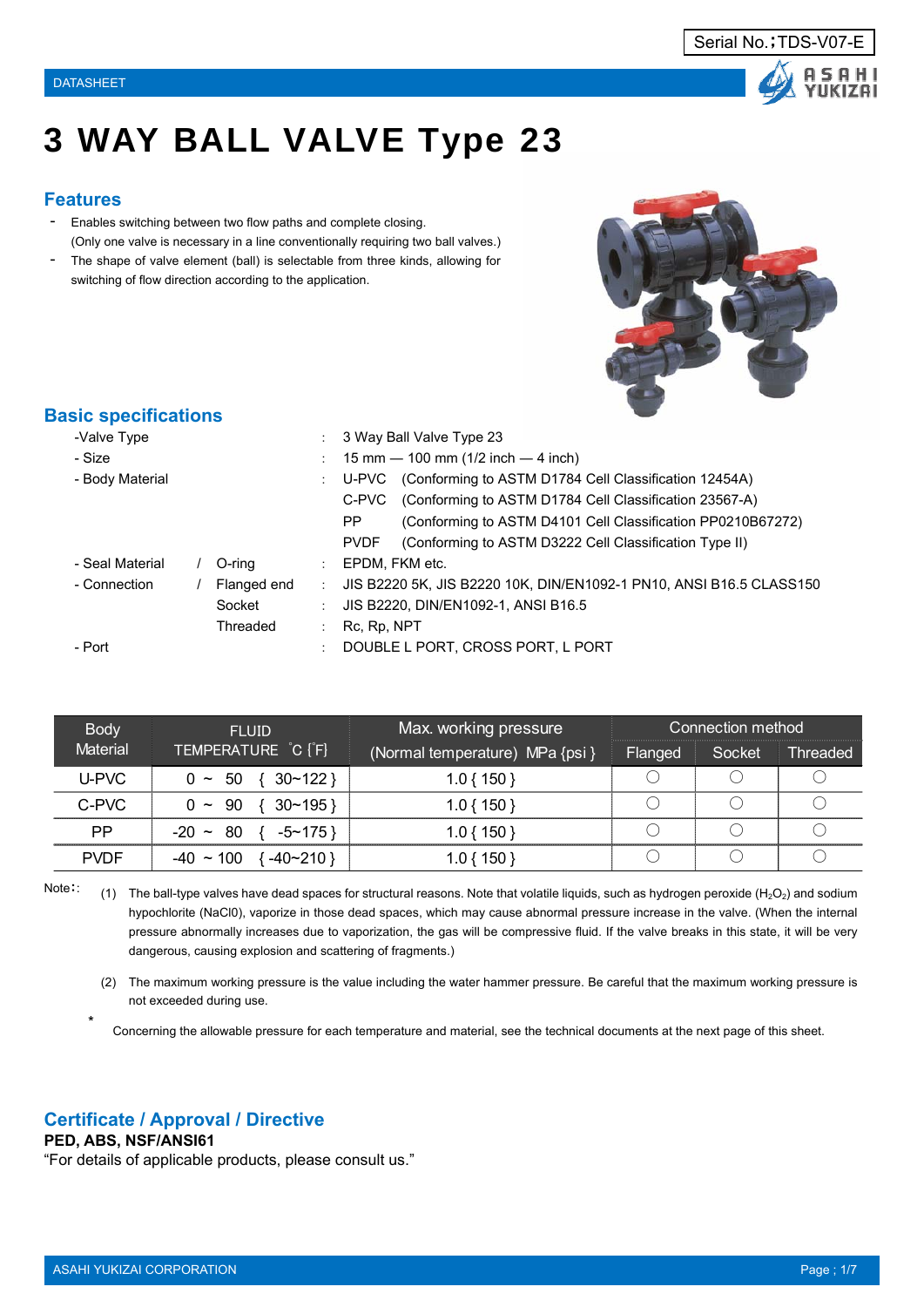

### **Working pressure vs. Temperature**





#### **Product dimension**

FLANGED





SOCKET **THREADED** 



65 mm - 100 mm



SPIGOT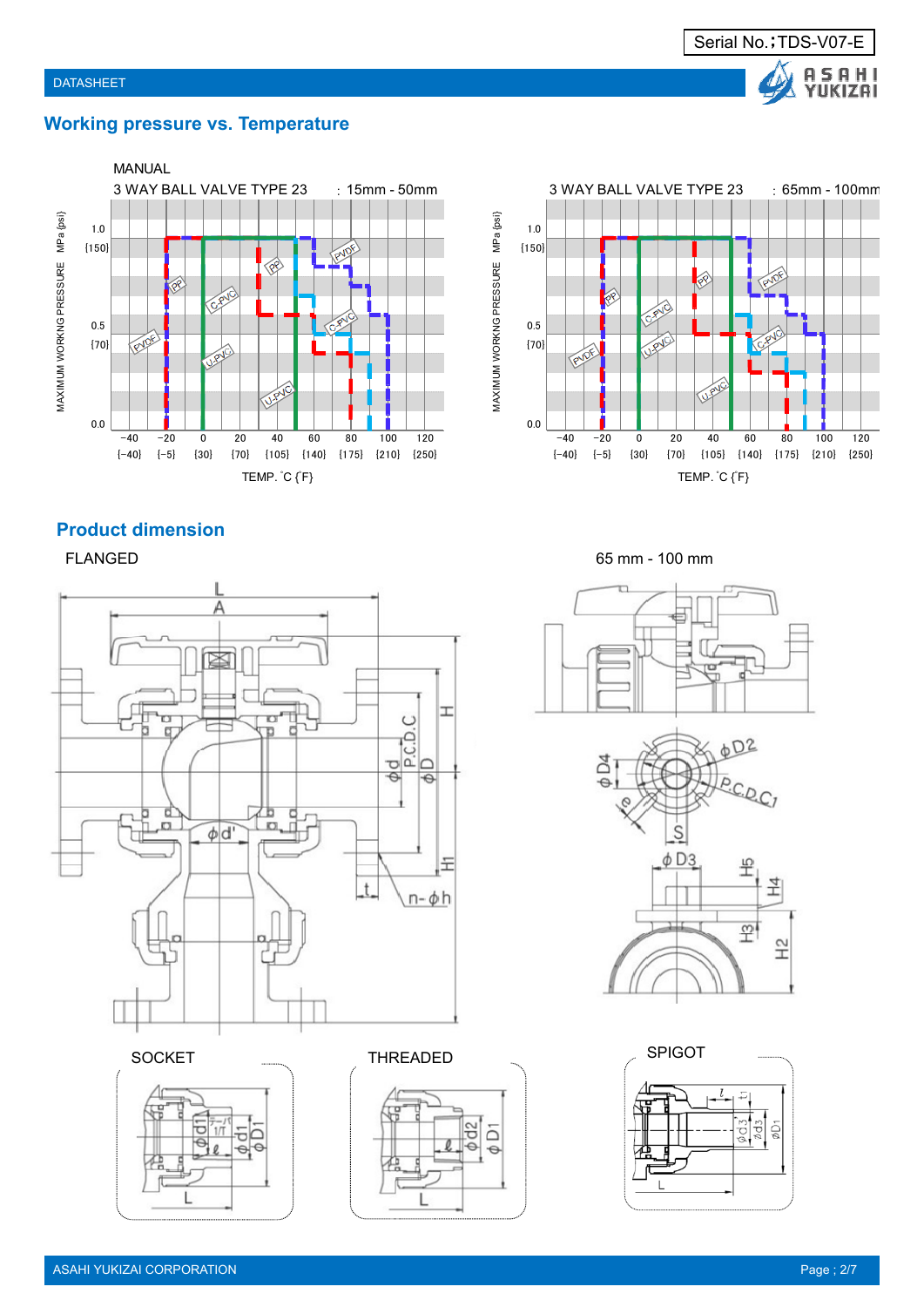# S A A S A H I<br>YUKIZAI

#### ■ JIS, DIN (Unit: mm)

| mm  | d   | ď  | $D_1$ | D <sub>2</sub> | $D_3$ | $D_4$ | C <sub>1</sub> | н     | H <sub>2</sub> | $H_3$ | $H_4$ | H <sub>5</sub> | A   | S    | e   |
|-----|-----|----|-------|----------------|-------|-------|----------------|-------|----------------|-------|-------|----------------|-----|------|-----|
| 15  | 15  | 15 | 48    | 42             | 25    | 13.5  | 36             | 51.5  | 30.0           | 6     | 3     | 8              | 92  | 10.5 | 5.5 |
| 20  | 20  | 20 | 60    | 42             | 25    | 15    | 36             | 59.5  | 36.5           | 6     | 3     | 10             | 100 | 11   | 5.5 |
| 25  | 25  | 25 | 70    | 42             | 25    | 15    | 36             | 68.0  | 43.5           | 6     | 3     | 10             | 110 | 11   | 5.5 |
| 32  | 40  | 32 | 100   | 57             | 35    | 23    | 50             | 89.0  | 61.0           | 10    | 3     | 12             | 131 | 18   | 6.5 |
| 40  | 40  | 32 | 100   | 57             | 35    | 23    | 50             | 89.0  | 61.0           | 10    | 3     | 12             | 131 | 18   | 6.5 |
| 50  | 51  | 43 | 126   | 57             | 35    | 23    | 50             | 102.5 | 72.5           | 10    | 3     | 12             | 159 | 18   | 6.5 |
| 65  | 78  | 58 | 152   | 81             | 55    | 30    | 70             | 140.0 | 94.0           | 13    | 3     | 19             | 240 | 24   | 9   |
| 80  | 78  | 58 | 152   | 81             | 55    | 30    | 70             | 140.0 | 94.0           | 13    | 3     | 19             | 240 | 24   | 9   |
| 100 | 100 | 78 | 210   | 116            | 70    | 40    | 102            | 178.0 | 126.0          | 16    | 3     | 23             | 300 | 34   | 11  |

#### ■JIS, (Unit: mm)

|     |     |             |   |    |     |                |                |    |     |    |       |                | <b>JIS</b> |              |     |       |                |                |           |     |       |                 |          |     |       |
|-----|-----|-------------|---|----|-----|----------------|----------------|----|-----|----|-------|----------------|------------|--------------|-----|-------|----------------|----------------|-----------|-----|-------|-----------------|----------|-----|-------|
|     |     |             |   |    |     | <b>FLANGED</b> |                |    |     |    |       |                |            |              |     |       | <b>SOCKET</b>  |                |           |     |       |                 | THREADED |     |       |
| mm  |     | JIS 5K      |   |    |     |                | <b>JIS 10K</b> |    |     |    |       |                |            | U-PVC, C-PVC |     |       |                |                | <b>PP</b> |     |       |                 |          |     |       |
|     |     | $\sim$<br>u |   |    | D   | $\sim$         |                |    |     |    | $H_1$ | d <sub>1</sub> |            | $1/\top$     |     | $H_1$ | d <sub>1</sub> | d <sub>1</sub> |           |     | $H_1$ | $d_2$           |          |     | $H_1$ |
| 15  | 80  | 60          | 4 | 12 | 95  | 70             |                | 15 | 143 | 12 | 94    | 22.11          | 20         | 1/34         | 108 | 77    | 21.2           | 20.2           | 20        | 108 | 77    | Rc1/2           | 15       | 102 | 74    |
| 20  | 85  | 65          | 4 | 12 | 100 | 75             | 4              | 15 | 172 | 14 | 115   | 26.13          | 24         | 1/34         | 128 | 93    | 26.2           | 25.2           | 23        | 126 | 92    | Rc3/4           | 17       | 120 | 89    |
| 25  | 95  | 75          | 4 | 12 | 125 | 90             |                | 19 | 187 | 14 | 133   | 32.16          | 27         | 1/34         | 145 | 112   | 33.0           | 32.0           | 25        | 141 | 110   | Rc 1            | 20       | 131 | 105   |
| 32  | 115 | 90          | 4 | 15 | 135 | 100            |                | 19 | 212 | 16 | 165   | 38.19          | 30         | 1/34         | 174 | 146.5 |                |                |           |     |       | Rc1 1/4         | 22       | 163 | 141   |
| 40  | 120 | 95          | 4 | 15 | 140 | 105            |                | 19 | 212 | 16 | 165   | 48.21          | 37         | 1/37         | 189 | 154   | 47.0           | 46.0           | 28        | 171 | 145   | Rc1 1/2         | 25       | 163 | 141   |
| 50  | 130 | 105         | 4 | 15 | 155 | 120            |                | 19 | 234 | 16 | 187   | 60.25          | 42         | 1/37         | 220 | 180   | 59.0           | 58.0           | 28        | 192 | 166   | Rc <sub>2</sub> | 28       | 197 | 168   |
| 65  | 155 | 130         | 4 | 15 | 175 | 140            |                | 19 | 304 | 18 | 256   | 76.60          | 61         | 1/48         | 316 | 261   | 75.00          | 73.00          | 35        | 264 | 235   | Rc2 1/2         | 32       | 264 | 235   |
| 80  | 180 | 145         | 4 | 19 | 185 | 150            | 8              | 19 | 304 | 18 | 256   | 89.60          | 64         | 1/49         | 316 | 261   | 88.00          | 35.00          | 35        | 258 | 232   | Re3             | 35       | 264 | 235   |
| 100 | 200 | 165         | 8 | 19 | 210 | 175            | 8              | 19 | 372 | 18 | 305   | 14.70          | 84         | 1/56         | 418 | 328   | 113.00         | 45.00          | 45        | 340 | 289   | Rc 4            | 45       | 360 | 299   |

#### ■DIN (Unit: mm)

|     |     |     |                |                |     |    |       |                |    |              |       |                |               |      | DIN |       |                  |                 |     |       |     |                 |       |       |                |      |           |             |     |       |
|-----|-----|-----|----------------|----------------|-----|----|-------|----------------|----|--------------|-------|----------------|---------------|------|-----|-------|------------------|-----------------|-----|-------|-----|-----------------|-------|-------|----------------|------|-----------|-------------|-----|-------|
|     |     |     |                | <b>FLANGED</b> |     |    |       |                |    |              |       | <b>SOCKET</b>  |               |      |     |       |                  | <b>THREADED</b> |     |       |     |                 |       |       | <b>SPIGOT</b>  |      |           |             |     |       |
| mm  |     |     | DIN PN10       |                |     |    |       |                |    | U-PVC, C-PVC |       |                | PP, PVDF(DIN) |      |     |       |                  |                 |     |       |     |                 | U-PVC |       |                |      | PP. PVDF  |             |     |       |
|     |     |     |                | h              |     |    | $H_1$ | d <sub>1</sub> |    |              | $H_1$ | Q <sub>1</sub> | $d_1$         |      |     | $H_1$ | d <sub>2</sub>   |                 |     | $H_1$ | d,  | $d_3$           | ¥.    | $H_1$ | a <sub>3</sub> |      | <b>PP</b> | <b>PVDF</b> |     | $H_1$ |
| 15  | 95  | 65  | 4              | 14             | 130 | 12 | 88    | 20             | 16 | 102          | 72    | 19.50          | 19.30         | 14.5 | 99  | 71    | Rp1/2            | 15              | 102 | 74    | 20  | 15              | 18.5  | 83    | 20             | 18.5 | 2.5       | 2           | 124 | 83    |
| 20  | 105 | 75  | $\overline{4}$ | 14             | 150 | 14 | 104   | 25             | 19 | 120          | 85    | 24.50          | 24.30         | 16   | 114 | 83    | Rp3/4            | 17              | 120 | 89    | 25  | 20              | 24    | 99    | 25             | 22   | 2.7       | 1.9         | 144 | 99    |
| 25  | 115 | 85  |                | 14             | 160 | 14 | 120   | 32             | 22 | 131          | 104   | 31.50          | 31.30         | 18   | 123 | 100   | R <sub>p</sub> 1 | 20              | 131 | 105   | 32  | 25 <sub>1</sub> | 24.5  | 115.0 | 32             | 22.5 | 3.0       | 2.4         | 154 | 115   |
| 32  | 140 | 100 | 4              | 18             | 212 | 16 | 165   | 40             | 26 | 173          | 147   | 39.45          | 39.2          | 20.5 | 148 | 131   | Rp1 1/4          | 22              | 163 | 141   |     |                 |       |       |                |      |           |             |     |       |
| 40  | 150 | 110 | 4              | 18             | 200 | 16 | 159   | 50             | 31 | 163          | 142   | 49.45          | 49.20         | 23.5 | 148 | 131   | Rp1 1/2          | 25              | 163 | 141   | 50  | 40              | 34    | 153   | 50             | 32   | 4.6       | 3.0         | 194 | 153   |
| 50  | 165 | 125 | 4              | 18             | 230 | 16 | 185   | 63             | 38 | 197          | 170   | 62.50          | 62.1          | 27.5 | 176 | 154   | R <sub>p</sub> 2 | 28              | 197 | 168   | 63  | 51              | 38    | 178   | 63             | 36   | 5.8       | 3.0         | 224 | 178   |
| 65  | 185 | 145 |                | 18             | 304 | 18 | 256   | 75             | 44 | 282          | 245   | 74.25          | 73.95         | 31   | 256 | 227   | Rp2 1/2          | 32              | 265 | 235   |     |                 |       |       |                |      |           |             |     |       |
| 80  | 200 | 160 | 8              | 18             | 310 | 21 | 259   | 90             | 51 | 282          | 245   | 89.20          | 88.85         | 35.5 | 251 | 224   | R <sub>p</sub> 3 | 35              | 265 | 235   | 90  | 80              | 51    | 252   | 90             | 38   | 8.2       | 4.3         | 295 | 246   |
| 100 | 220 | 180 | 8              | 18             | 350 | 18 | 305   | 110            | 61 | 349          | 305   | 109.05         | 108.65        | 41.5 | 310 | 279   | R <sub>p</sub> 4 | 45              | 338 | 299   | 110 | 93.6            | 61    | 308   | 110            | 44.5 | 10.0      | 5.3         | 353 | 301   |

#### ■ ANSI (Unit: inch)

| inch           | mm              | d    | ď    | $D_1$ | D <sub>2</sub> | $D_3$ | $D_4$ | C <sub>1</sub> | Н    | H <sub>2</sub> | $H_3$ | $H_4$ | H <sub>5</sub> | A     | S    | e    |
|----------------|-----------------|------|------|-------|----------------|-------|-------|----------------|------|----------------|-------|-------|----------------|-------|------|------|
| 1/2            | 15              | 0.59 | 0.59 | 1.89  | 1.65           | 0.98  | 0.53  | 1.42           | 2.03 | 1.18           | 0.24  | 0.12  | 0.31           | 3.62  | 0.41 | 0.22 |
| 3/4            | 20              | 0.79 | 0.79 | 2.36  | 1.65           | 0.98  | 0.59  | 1.42           | 2.34 | 1.44           | 0.24  | 0.12  | 0.39           | 3.94  | 0.43 | 0.22 |
|                | 25 <sub>l</sub> | 0.98 | 0.98 | 2.76  | 1.65           | 0.98  | 0.59  | 1.42           | 2.68 | 1.71           | 0.24  | 0.12  | 0.39           | 4.33  | 0.43 | 0.22 |
| 11/4           | 32              | 1.57 | 1.26 | 3.94  | 2.24           | 1.38  | 0.91  | 1.97           | 3.50 | 2.40           | 0.39  | 0.12  | 0.47           | 5.16  | 0.71 | 0.26 |
| 11/2           | 40              | 1.57 | 1.26 | 3.94  | 2.24           | 1.38  | 0.91  | 1.97           | 3.50 | 2.40           | 0.39  | 0.12  | 0.47           | 5.16  | 0.71 | 0.26 |
| 2              | 50              | 2.01 | 1.69 | 4.96  | 2.24           | 1.38  | 0.91  | 1.97           | 4.04 | 2.85           | 0.39  | 0.12  | 0.47           | 6.26  | 0.71 | 0.26 |
| 21/2           | 65              | 3.07 | 2.28 | 5.98  | 3.19           | 2.17  | 1.18  | 2.76           | 5.51 | 3.70           | 0.51  | 0.12  | 0.75           | 9.45  | 0.94 | 0.35 |
| $\mathbf{3}$   | 80              | 3.07 | 2.28 | 5.98  | 3.19           | 2.17  | 1.18  | 2.76           | 5.51 | 3.70           | 0.51  | 0.12  | 0.75           | 9.45  | 0.94 | 0.35 |
| 4 <sup>1</sup> | 100             | 3.94 | 3.07 | 8.27  | 4.57           | 2.76  | 1.57  | 4.02           | 7.01 | 4.96           | 0.63  | 0.12  | 0.91           | 11.81 | 1.34 | 0.43 |

|                |                  |      |               |   |                |       |      |                |                |       |            |       |                | <b>ANSI</b> |                   |             |          |       |              |                       |                   |                  |                   |       |       |
|----------------|------------------|------|---------------|---|----------------|-------|------|----------------|----------------|-------|------------|-------|----------------|-------------|-------------------|-------------|----------|-------|--------------|-----------------------|-------------------|------------------|-------------------|-------|-------|
|                |                  |      |               |   | <b>FLANGED</b> |       |      |                |                |       |            |       |                |             | <b>SOCKET</b>     |             |          |       |              |                       |                   |                  | <b>THREADED</b>   |       |       |
| inch           |                  |      | ANSICLASS 150 |   |                |       |      |                |                |       |            |       | U-PVC, C-PVC   |             |                   |             |          |       | PP, PVDF     |                       |                   |                  |                   |       |       |
|                | mm               |      | $\sim$        |   |                | L     |      | $H_1$          |                |       | ASTM SCH40 |       |                |             | <b>ASTM SCH80</b> |             |          |       |              |                       |                   | d <sub>2</sub>   | $\ell$            |       | $H_1$ |
|                |                  | D    |               | n |                |       |      |                | d <sub>1</sub> | $d_1$ |            |       | d <sub>1</sub> | $d_1$       |                   |             | $H_1$    | $d_1$ |              |                       | $H_1$             |                  |                   |       |       |
| 1/2            | 15               | 3.50 | 2.38          | 4 | 0.62           | 5.63  | 0.47 | 3.70           |                |       |            |       | 0.848          |             | $0.836$ $ 0.875$  | 4.45        | 3.08     | 0.83  | 0.870        | 4.45                  | 3.09              | 1/2-14 NPT       | 0.59              | 4.02  | 2.89  |
| 3/4            | 20               | 3.88 | 2.75          | 4 | 0.62           | 6.77  | 0.55 | 4.50           |                |       |            |       | 1.058          | 1.046       | 1.000             | 5.08        | 3.56     | 1.03  | 1.000        | 5.08                  | 3.61              | 3/4-14 NPT       | 0.57              | 4.72  | 3.48  |
|                | 25               | 4.25 | 3.12          | 4 | 0.62           | 7.36  | 0.55 | 5.24           |                |       |            |       | 1.325          | 1.310       | 1.125             | 5.75        | 4.32     | 1.30  | 1.130        | 5.75                  | 4.37              | 1-1 1 1/2 NPT    | 0.79              | 5.16  | 4.13  |
| 11/4           | 32               | 4.62 | 3.50          | 4 | 0.62           | 8.35  | 0.63 | 6.50           |                |       |            |       | 1.670          | 1.655       | .250              | 6.85        | 5.51     | 1.65  | .250         | 7.04                  | 5.75              | 1/4-11 1/2 NPT   | 0.87              | 6.42  | 5.53  |
| 11/2           | 40               | 5.00 | 3.88          | 4 | 0.62           | 8.35  | 0.63 | 6.50           |                |       |            |       | 1.912          | 1.894       | 1.375             | 7.24        | 5.71     | 1.89  | 1.370        | 7.24                  | 5.85              | 1 1/2-11 1/2 NPT | 0.98              | 6.42  | 5.53  |
| 2 <sup>1</sup> | 50 <sub>1</sub>  | 6.00 | 4.75          | 4 | 0.75           | 9.21  | 0.63 | 7.34           |                |       |            |       | 2.387          | 2.369       | 1.500             | 8.23        | 6.66     | 2.36  | 1.500        | 8.23                  | 6.76              | 2-11 1/2 NPT     | 1.10              | 7.76  | 6.61  |
| 21/2           | 65               | 7.00 | 5.50          |   | 0.75           | 11.97 | 0.71 | 10.06          |                |       |            |       | 2.889          | 2.868       |                   | 1.750 11.21 | 9.65     | 2.88  | 1.752 111.21 |                       | 9.65              | 2 1/2-8 NPT      | 1.26              | 10.39 | 9.25  |
| 3 <sup>1</sup> | 80               | 7.50 | 6.00          | 4 | 0.75           | 11.97 | 0.71 | 10.06          |                |       |            |       | 3.516          |             | 3.492 1.875 11.10 |             | 9.59     | 3.48  |              |                       | 1.874 11.10 11.10 | 3-8 NPT          | 1.38              | 10.39 | 9.25  |
| 4 <sup>1</sup> | 100 <sub>l</sub> | 9.00 | 7.50          |   | 0.75           | 14.66 |      | $0.71$   12.01 | 4.518          | 4.491 | 2.000      | 13.90 |                |             |                   |             | -  11.58 | 4.48  |              | 2.252   14.37   14.37 |                   | 4-8 NPT          | 1.77 <sup>1</sup> | 14.17 | 11.77 |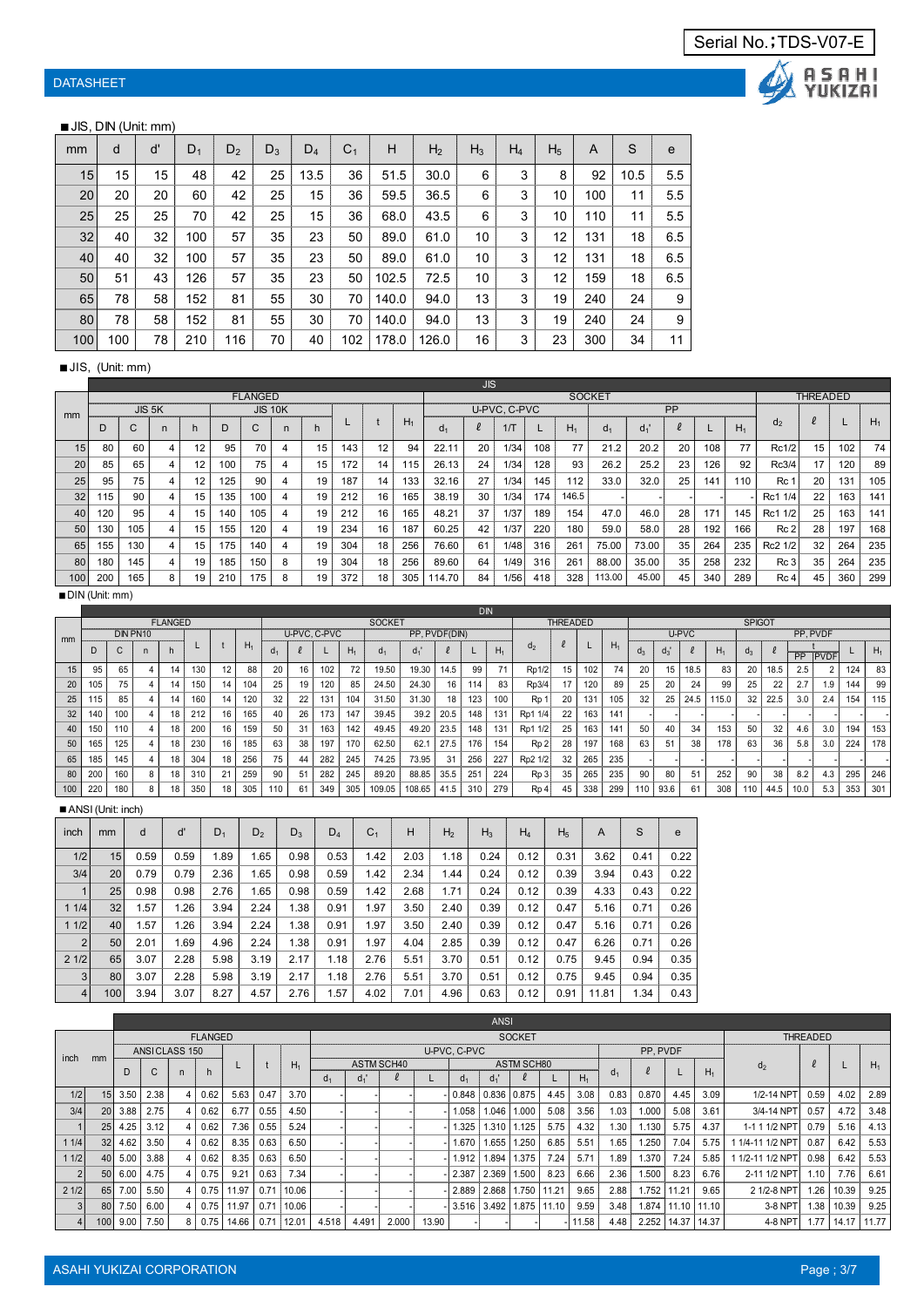# **Parts list**













| PART NO./NAME                   |               | <b>QTY MATERIAL</b>          | PART NO./NAME COTY MATERIAL |                        |    | PART NO./NAME        | <b>OTY MATERIAL</b>     |
|---------------------------------|---------------|------------------------------|-----------------------------|------------------------|----|----------------------|-------------------------|
| <b>BODY</b>                     |               | U-PVC, C-PVC, PP, PVDF       | 6 STEM                      | U-PVC, C-PVC, PP, PVDF | 11 | O-RING (D)           | EPDM, FKM, etc.         |
| 2 BALL                          |               | IU-PVC, C-PVC, PP, PVDF      | 7 SEAT                      | 2 IPTFF                |    | 12 O-RING (E)        | IEPDM. FKM. etc.        |
| UNION                           | $\mathcal{P}$ | U-PVC, C-PVC, PP, PVDF       | O-RING (A)                  | 3 EPDM. FKM. etc.      |    | 13 STOP RING         | 3 PVDF                  |
| END CONNECTOR<br>$\overline{4}$ |               | 3 IU-PVC, C-PVC, PP, PVDF    | $9$ O-RING (B)              | 2 EPDM. FKM. etc.      |    |                      | Used for Flanged Type   |
| 4a RING                         | 3             | <b>STAINLESS STEEL</b>       | 10 O-RING (C)               | 2 EPDM. FKM. etc.      |    | 14 HANDLE            | <b>ABS</b>              |
|                                 |               | Used for C-PVC               |                             | Used for 15 to 50mm    |    | 15 TAPPING SCREW (A) | <b>ISTAINLESS STEEL</b> |
|                                 |               | 15,20, or 25mm Threaded Type | <b>CUSHION</b>              | 2 EPDM. FKM. etc.      |    |                      | Used for 65 to 100mm    |
| 5 UNION NUT                     |               | U-PVC, C-PVC, PP, PVDF       |                             | Used for 65 to 100mm   |    |                      |                         |

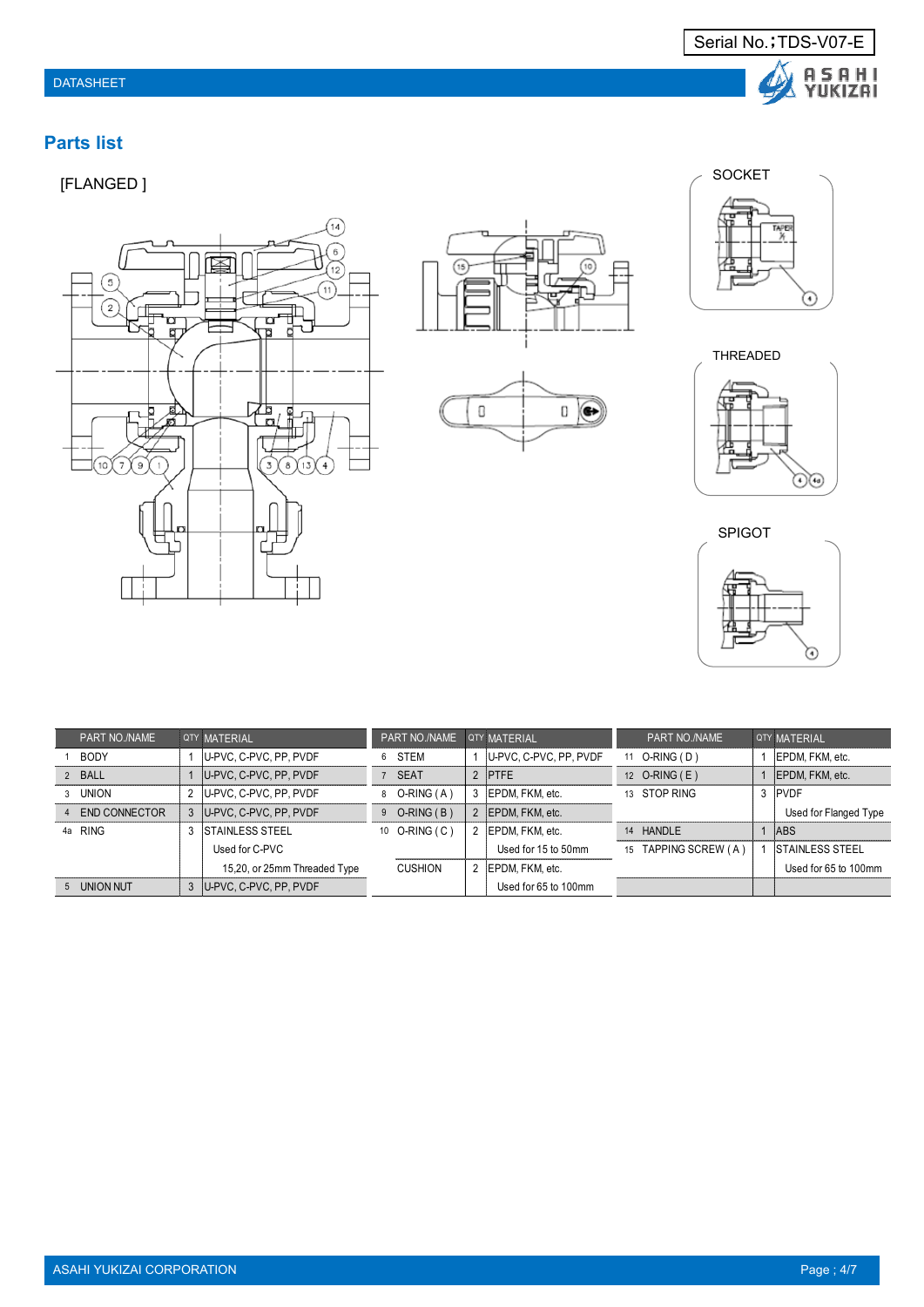

# **Cv value for each opening degree**





#### FULL-OPEN Cv VALUE

|                                     | mm                   | 15  | 20  | 25 | 32   | 40   | 50            | 65                       | 80                       | 100 |
|-------------------------------------|----------------------|-----|-----|----|------|------|---------------|--------------------------|--------------------------|-----|
|                                     | inch                 | 1/2 | 3/4 |    | 11/4 | 11/2 | $\mathcal{D}$ | 21/2                     | 3                        |     |
|                                     | <b>L PORT</b>        | 7.4 | 10  | 23 | 33   | 43   | 59            | 111                      | 130                      | 260 |
| <b>FULL-OPEN</b><br><b>Cv VALUE</b> | <b>DOUBLE L PORT</b> | 6.3 | 8.5 | 20 | 27   | 36   | 45            | 84                       | 99                       | 200 |
|                                     | <b>CROSS PORT</b>    | 7.8 | 13  | 23 | 49   | 65   | 98            | $\overline{\phantom{0}}$ | $\overline{\phantom{0}}$ |     |

# **Operating torque**

OPEN TO CLOSE (L PORT) Unit: N·m [IB·inch]

| mm              | 15   | 20   | 25     | 32  | 40                    | 50         | 65                    | 80              | 100   |
|-----------------|------|------|--------|-----|-----------------------|------------|-----------------------|-----------------|-------|
| inch            | 1/2  | 3/4  |        | 1/4 | 1/2<br>$\blacksquare$ | $\sqrt{2}$ | 1/2<br>$\overline{2}$ | $\sqrt{2}$<br>ັ |       |
| <b>STANDARD</b> | 2.2  | 3.2  | 4.0    | 8.0 | 8.0                   | 10         | 40                    | 40              | 80    |
|                 | {20} | {30} | ${36}$ | 73  | ${73}$                | {90}       | {360}                 | ${360}$         | {720} |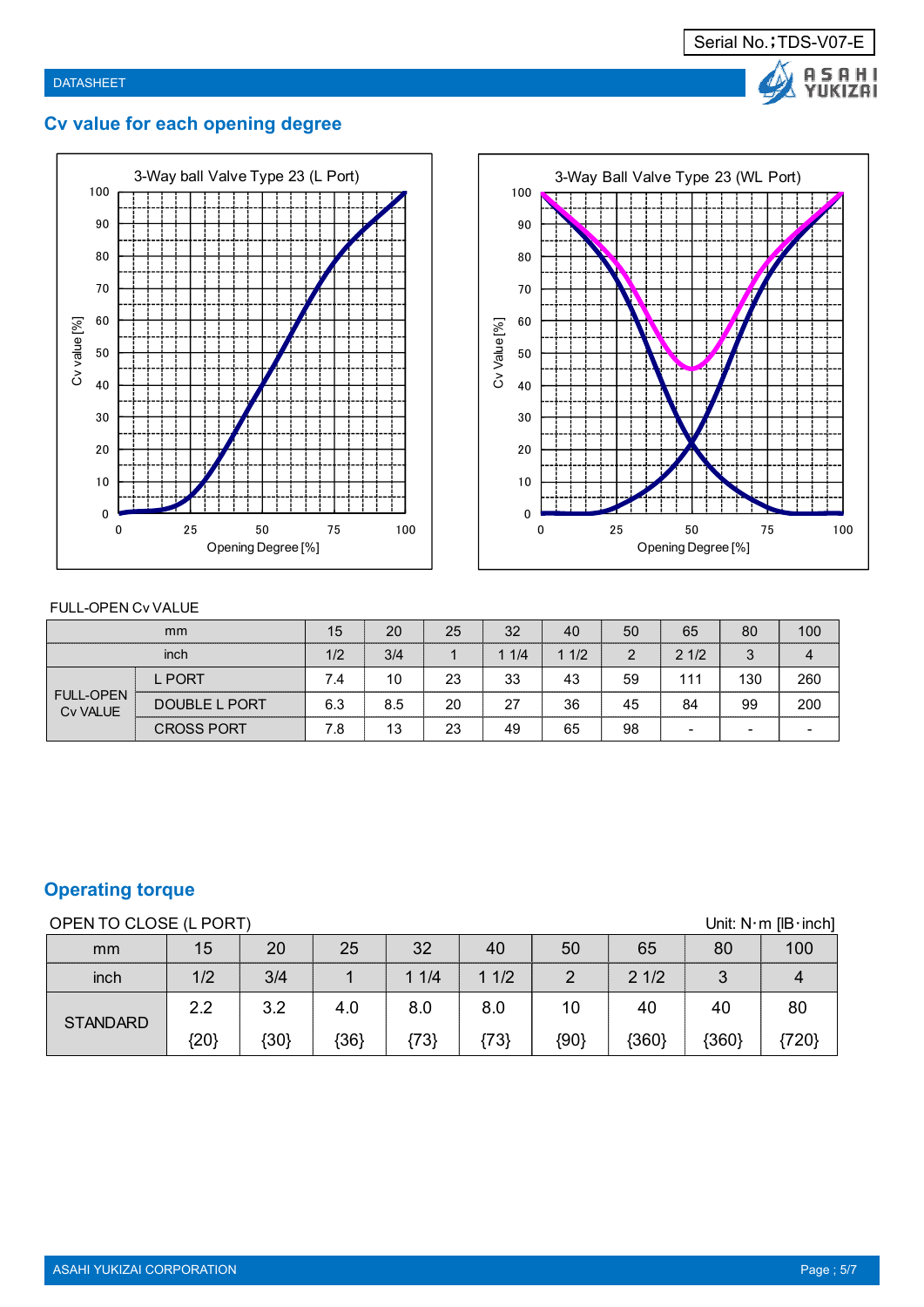#### **FLOW DIRECTION DIAGRAM**

The direction of flow is selectable according to the application.

Three types of valve element (BALL) are available:"L PORT", "DOUBLE L PORT" and "CROSS PORT".

The direction of flow can be switched according to the application.

|                                                             |                                                                         |             |                         | ROTATION ANGLE       |             |                                   |                   |
|-------------------------------------------------------------|-------------------------------------------------------------------------|-------------|-------------------------|----------------------|-------------|-----------------------------------|-------------------|
|                                                             | <b>COMPATIBLE</b><br><b>ACTUATION</b><br><b>METHOD</b>                  | $0^{\circ}$ | $45^\circ$              | $90^\circ$           | $135^\circ$ | $180^\circ$<br>Đ                  | <b>BALL SHAPE</b> |
| <b>L PORT</b><br>(90° or 180°)                              | MANUAL<br>$\overline{\phantom{a}}$<br><b>ELECTRIC</b><br>$-\Delta$      | h.          |                         |                      |             | F.                                |                   |
| <b>DOUBLE L PORT</b><br>$(90^{\circ})$                      | MANUAL<br>$-\Delta$<br>PNEUMATIC<br>$-0$<br>ELECTRIC<br>$-0$            | . । मु      | $\overline{\mathbf{r}}$ | .el                  |             |                                   |                   |
| <b>CROSS PORT</b><br>(90° or 180°)<br>*For 15 - 50 mm only. | MANUAL<br>$-\Delta$<br>PNEUMATIC<br>$-\Delta$<br><b>ELECTRIC</b><br>— ∆ | Ha.         | ∏खा                     | $\overline{\bullet}$ | l T         | $\circ$<br>$\left  \cdot \right $ |                   |

**○** indicates standard products. △ indicates optional products.

- \* Our products are vertical type. The double L port and cross port cannot completely stop the flow in three directions.
- \* For automatic valves, the direction of flow is determined as follows according to the operation system:

Air to open: Right opens during air supply.

Air to close: Left opens during air supply.

Double acting: Right opens during air supply on (O) side.

Left opens during air supply on (S) side.

\* Also for the solenoid valve, the right side opens when energized and the left side opens when de-energized.

#### **Product weight**

#### 3 WAY BALL VALVE TYPE 23 [MANUAL] UNIT : kg

|                 | V WAI DALL VALVL III L LV<br>$\mathbf{u}$<br>אייייט<br>FLANGED (JIS10K)<br><b>SOCKET</b><br>THREADED(JIS)<br>inch<br>U-PVC<br>C-PVC<br>U-PVC<br><b>PP</b><br><b>PVDF</b><br>C-PVC<br><b>PP</b><br><b>PVDF</b><br>C-PVC<br>U-PVC<br><b>PP</b><br><b>PVDF</b><br>15<br>1/2<br>0.5<br>0.5<br>0.3<br>0.6<br>0.2<br>0.2<br>0.2<br>0.1<br>0.2<br>0.3<br>0.2<br>0.4 |     |      |     |      |      |      |     |      |      |      |     |      |
|-----------------|--------------------------------------------------------------------------------------------------------------------------------------------------------------------------------------------------------------------------------------------------------------------------------------------------------------------------------------------------------------|-----|------|-----|------|------|------|-----|------|------|------|-----|------|
| mm              |                                                                                                                                                                                                                                                                                                                                                              |     |      |     |      |      |      |     |      |      |      |     |      |
|                 |                                                                                                                                                                                                                                                                                                                                                              |     |      |     |      |      |      |     |      |      |      |     |      |
|                 |                                                                                                                                                                                                                                                                                                                                                              |     |      |     |      |      |      |     |      |      |      |     |      |
| 20              | 3/4                                                                                                                                                                                                                                                                                                                                                          | 0.8 | 0.9  | 0.5 | 0.9  | 0.4  | 0.4  | 0.2 | 0.4  | 0.4  | 0.4  | 0.2 | 0.4  |
| 25              |                                                                                                                                                                                                                                                                                                                                                              | 1.3 | 1.4  | 0.8 | 1.5  | 0.6  | 0.6  | 0.4 | 0.7  | 0.6  | 0.6  | 0.4 | 0.7  |
| 32              | 11/4                                                                                                                                                                                                                                                                                                                                                         | 2.2 | 2.4  | 1.4 | 2.6  | 1.3  | 1.4  | 0.8 | 1.5  | 1.4  | 1.5  | 0.9 | 1.7  |
| 40              | 11/2                                                                                                                                                                                                                                                                                                                                                         | 2.2 | 2.4  | 1.4 | 2.6  | 1.3  | 1.4  | 0.8 | 1.5  | 1.4  | 1.5  | 0.9 | 1.7  |
| 50 <sub>1</sub> | $\overline{2}$                                                                                                                                                                                                                                                                                                                                               | 3.5 | 3.7  | 2.2 | 4.0  | 2.5  | 2.7  | 1.6 | 2.9  | 2.6  | 2.8  | 1.7 | 3.1  |
| 65              | 21/2                                                                                                                                                                                                                                                                                                                                                         | 7.0 | 7.5  | 4.4 | 8.5  | 5.8  | 5.8  | 3.5 | 6.8  | 5.5  | 6.0  | 3.5 | 6.5  |
| 80 <sup>°</sup> | 3 <sup>1</sup>                                                                                                                                                                                                                                                                                                                                               | 7.0 | 7.5  | 4.4 | 8.5  | 6.0  | 6.0  | 3.6 | 7.0  | 5.5  | 6.0  | 3.5 | 6.5  |
| 100             | $\vert 4 \vert$                                                                                                                                                                                                                                                                                                                                              | 1.4 | 15.0 | 9.0 | 16.5 | 13.5 | 14.0 | 8.5 | 15.5 | 13.0 | 14.0 | 8.5 | 15.5 |